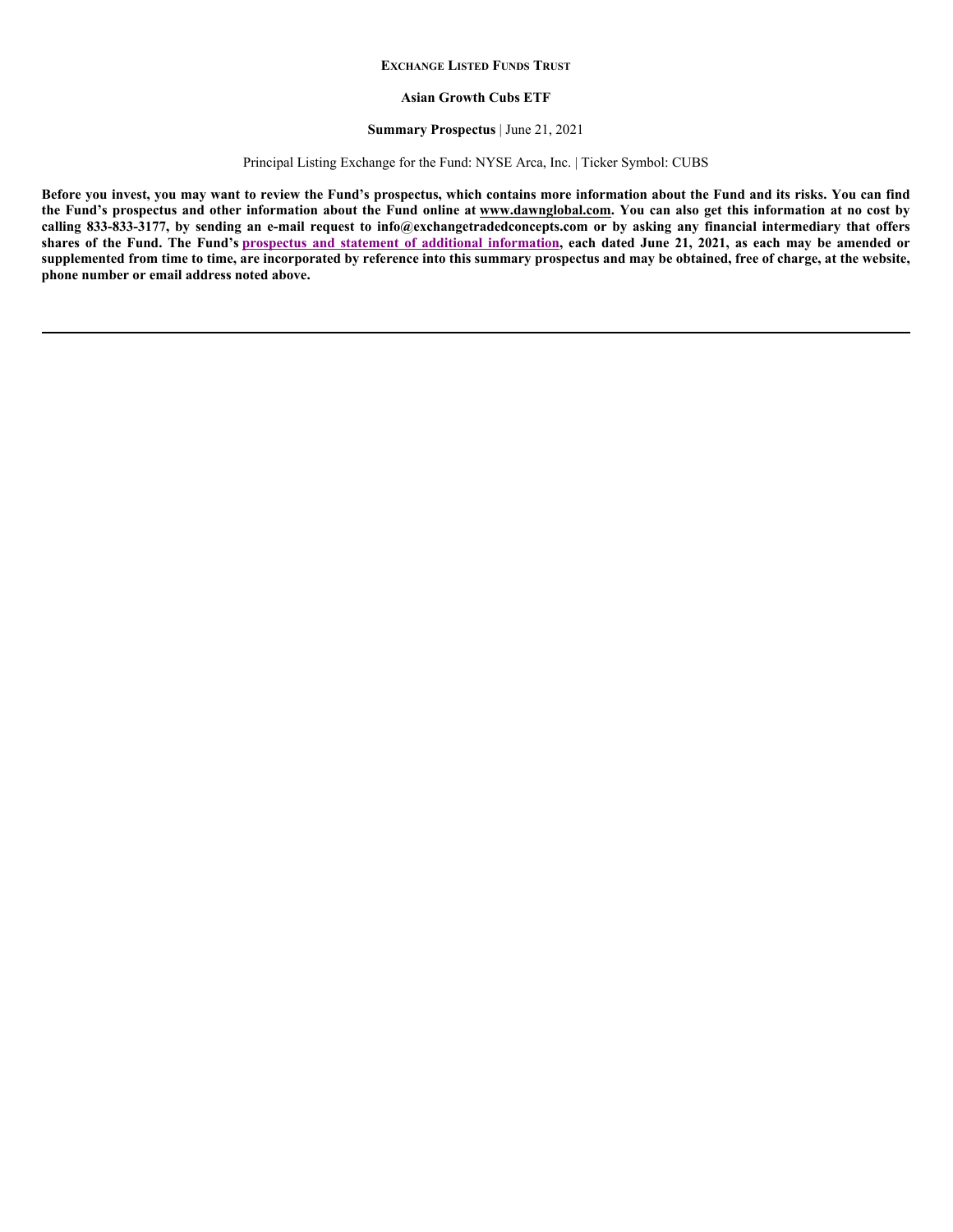# **Investment Objective**

The Asian Growth Cubs ETF (the "Fund") seeks to provide long-term growth.

# **Fees and Expenses**

This table describes the fees and expenses that you may pay if you buy, hold, and sell shares of the Fund. You may pay other fees, such as brokerage commissions and other fees to financial intermediaries, which are not reflected in the table and Example below.

| <b>Annual Fund Operating Expenses</b><br>(expenses that you pay each year as a percentage of the value of your investment) |          |
|----------------------------------------------------------------------------------------------------------------------------|----------|
| Management Fee                                                                                                             | $0.99\%$ |
| Distribution and Service (12b-1) Fees                                                                                      | $0.00\%$ |
| Other Expenses <sup>1</sup>                                                                                                | $0.00\%$ |
| Acquired Fund Fees and Expenses <sup>1</sup>                                                                               | 0.10%    |
| <b>Total Annual Fund Operating Expenses</b>                                                                                | 1.09%    |
| Fee Waiver/Expense Reimbursement <sup>2</sup>                                                                              | $-0.10%$ |
| Total Annual Fund Operating Expenses After Fee Waivers and/or Expense Reimbursements                                       | $0.99\%$ |

<sup>1</sup> Based on estimated amounts for the current fiscal year.

 $2$  Exchange Traded Concepts, LLC (the "Adviser") has contractually agreed to waive its fees and reimburse expenses to the extent necessary to keep total annual operating expenses of the Fund (excluding amounts payable pursuant to any plan adopted in accordance with Rule 12b-1, interest expense, taxes, brokerage commissions, other expenditures which are capitalized in accordance with generally accepted accounting principles, and extraordinary expenses) from exceeding 0.99% of the Fund's average daily net assets for at least one year from the date of this Prospectus, unless earlier terminated by the Board of Trustees of Exchange Listed Funds Trust for any reason at any time.

## **Example**

This Example is intended to help you compare the cost of investing in the Fund with the cost of investing in other funds. The Example assumes that you invest \$10,000 in the Fund for the time periods indicated and then sell all of your shares at the end of those periods. The Example also assumes that your investment has a 5% return each year and that the Fund's operating expenses (including one year of capped expenses each period) remain the same. Although your actual costs may be higher or lower, based on these assumptions your cost would be:

| Year | Years<br>Ð      |
|------|-----------------|
| 101  | $22 -$<br>ر ر ر |

### **Portfolio Turnover**

The Fund pays transaction costs, such as commissions, when it buys and sells securities (or "turns over" its portfolio). A higher portfolio turnover rate may indicate higher transaction costs and may result in higher taxes when shares of the Fund are held in a taxable account. These costs, which are not reflected in annual fund operating expenses or in the Example above, affect the Fund's performance. This rate excludes the value of portfolio securities received or delivered as a result of in-kind creations or redemptions of the Fund's shares. Because the Fund is new, portfolio turnover information is not yet available.

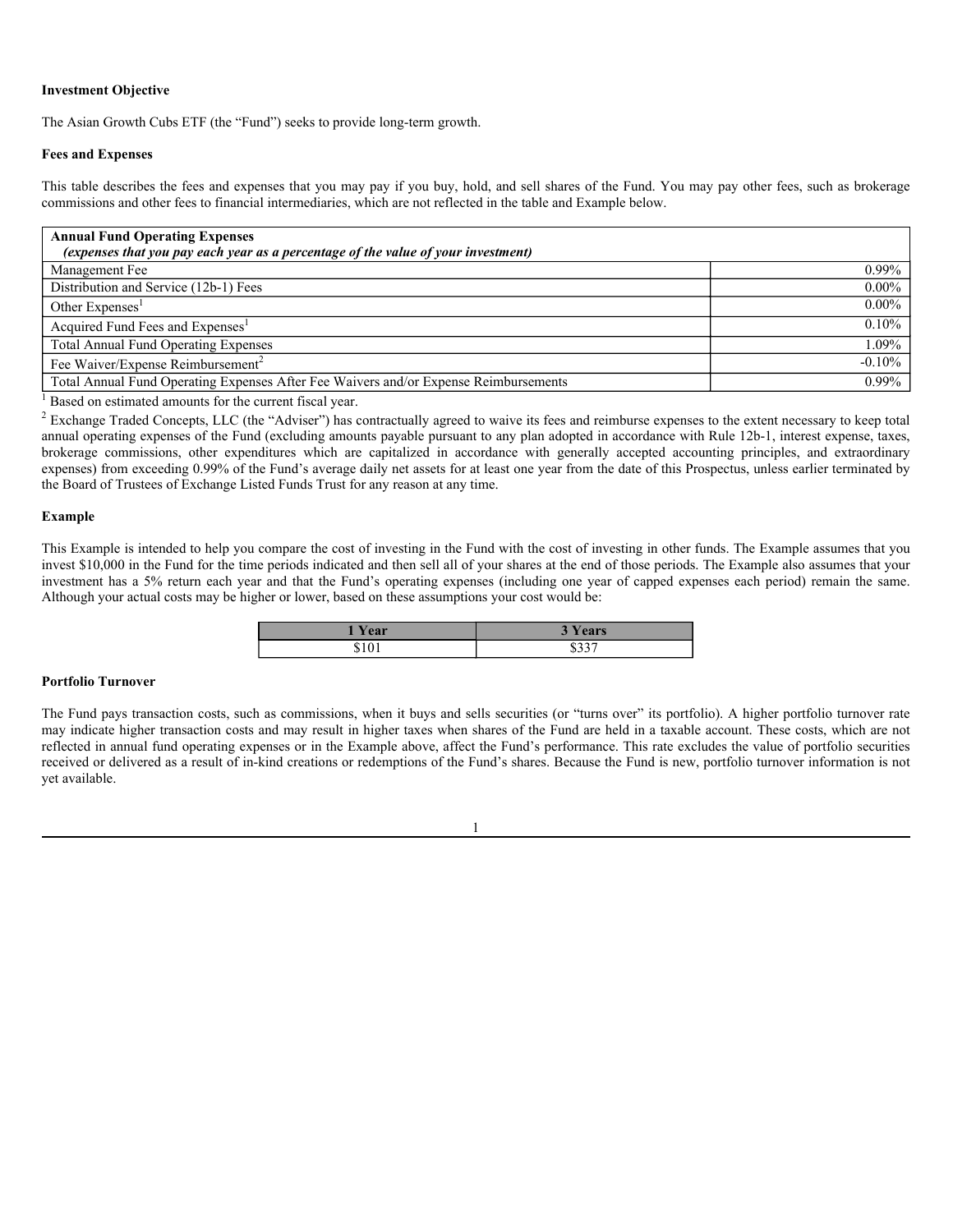### **Principal Investment Strategies**

The Fund is an actively managed exchange-traded fund ("ETF") that seeks to achieve its investment objective by investing, under normal circumstances, at least 80% of its net assets (plus any borrowings for investment purposes) in securities of Asian issuers. The Fund invests primarily in equity securities of issuers listed on securities exchanges in Bangladesh, Indonesia, Pakistan, the Philippines, and Vietnam (*i.e.*, the Asian Growth Cubs), which are emerging market and frontier market countries. The Fund generally will invest at least 85% of its net assets directly in securities of issuers in these countries and may invest up to 15% of its net assets in (i) depositary receipts representing such securities and (ii) ETFs that are listed on an Asian Growth Cubs securities exchange and invest in the securities of issuers in which the Fund may invest directly.

In determining which securities from these five countries to include in the Fund's portfolio, Kingsway Capital Partners Limited, the Fund's sub-adviser (the "Sub-Adviser"), employs a proprietary investment process. The first stage of the process involves a proprietary top-down security screen that takes into account, as the Sub-Adviser deems applicable, environmental, social, and corporate governance (ESG) considerations, size considerations, liquidity considerations, quality considerations, and risk considerations. The Sub-Adviser excludes from the Fund's portfolio certain industries and sub-industries relating to defense, fossil fuels, gambling, mining, and tobacco identified by the Sub-Adviser due to ESG considerations. In addition, issuers must meet a minimum market capitalization of \$200 million. The liquidity, quality, and risk considerations may include but are not limited to growth rates, margins, returns, leverage, and trading liquidity. The second stage of the process is a proprietary bottom-up security review that includes a financial review, valuation review, and a management review, each as deemed applicable by the Sub-Adviser. The Sub-Adviser then constructs the portfolio using the selected securities. The Sub-Adviser generally expects to remove from the Fund's portfolio securities of issuers that are alleged to have been engaged in financial fraud or are the target of a takeover.

The Fund may invest in securities issued in an initial public offering ("IPO"). The Sub-Adviser generally expects the Fund to hold up to 40-60 securities.

The Fund is a non-diversified investment company under the Investment Company Act of 1940 (the "1940 Act") and, therefore, may invest a greater percentage of its assets in a particular issuer than a diversified fund.

#### **Principal Risks**

As with all funds, a shareholder is subject to the risk that his or her investment could lose money. An investment in the Fund is not a bank deposit and is not insured or guaranteed by the FDIC or any government agency. The principal risks affecting shareholders' investments in the Fund are set forth below.

*Currency Exchange Rate Risk.* To the extent the Fund invests in securities denominated in non-U.S. currencies, changes in currency exchange rates and the relative value of non-U.S. currencies will affect the value of the Fund's investment and the value of your shares. Because the Fund's net asset value ("NAV") is determined in U.S. dollars, the Fund's NAV could decline if the currency of the non-U.S. market in which the Fund invests depreciates against the U.S. dollar, even if the value of the Fund's holdings, measured in the foreign currency, increases. Currency exchange rates can be very volatile and can change quickly and unpredictably. As a result, the value of an investment in the Fund may change quickly and without warning and you may lose money.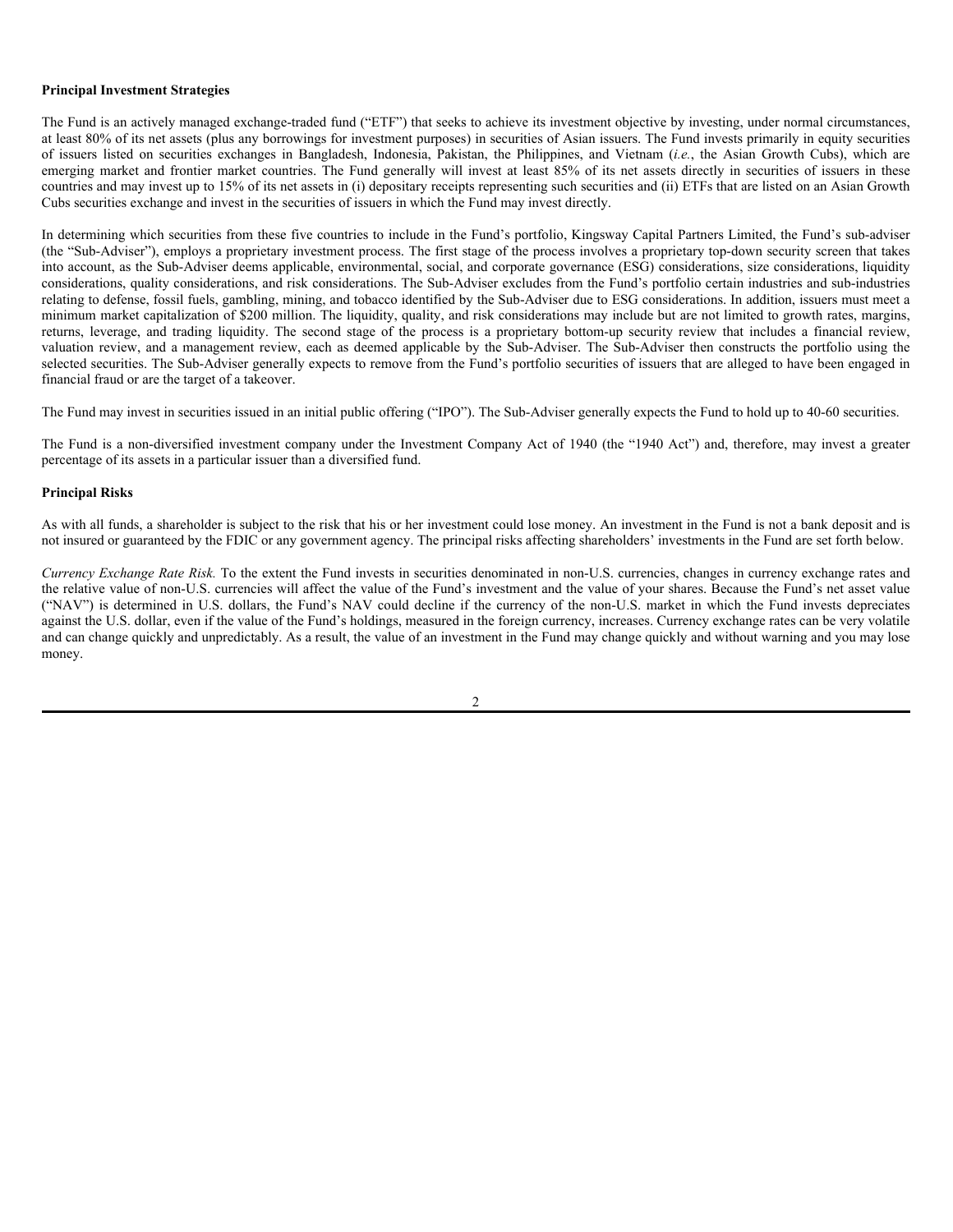*Early Close/Trading Halt Risk*. An exchange or market may close or issue trading halts on specific securities, or the ability to buy or sell certain securities or financial instruments may be restricted, which may result in the Fund being unable to buy or sell certain securities or financial instruments. In such circumstances, the Fund may be unable to rebalance its portfolio, may be unable to accurately price its investments and/or may incur substantial trading losses.

*Emerging Markets Securities Risk.* Emerging markets are subject to greater market volatility, lower trading volume, political and economic instability, uncertainty regarding the existence of trading markets and more governmental limitations on foreign investment than more developed markets. In addition, securities in emerging markets may be subject to greater price fluctuations than securities in more developed markets. Differences in regulatory, accounting, auditing, and financial reporting and recordkeeping standards could impede the Sub-Adviser's ability to evaluate local companies and impact the Fund's performance.

*Equity Securities Risk*. The prices of equity securities in which the Fund invests may rise and fall daily. These price movements may result from factors affecting individual issuers, industries or the stock market as a whole.

*Foreign Securities Risk.* Investments in non-U.S. securities involve certain risks that may not be present with investments in U.S. securities. For example, investments in non-U.S. securities may be subject to risk of loss due to foreign currency fluctuations or to expropriation, nationalization or adverse political or economic developments. Foreign securities may have relatively low market liquidity and decreased publicly available information about issuers. Investments in non-U.S. securities also may be subject to withholding or other taxes and may be subject to additional trading, settlement, custodial, and operational risks. Non-U.S. issuers may also be subject to inconsistent and potentially less stringent accounting, auditing, financial reporting and investor protection standards than U.S. issuers. These and other factors can make investments in the Fund more volatile and potentially less liquid than other types of investments. In addition, where all or a portion of the Fund's portfolio holdings trade in markets that are closed when the Fund's market is open, there may be valuation differences that could lead to differences between the Fund's market price and the value of the Fund's portfolio holdings.

*Frontier Markets Risk.* Certain foreign markets are only in the earliest stages of development and may be considered "frontier markets." Frontier financial markets generally are less liquid and more volatile than other markets, including markets in developing and emerging economies. Securities may have limited marketability and be subject to erratic price movements. Frontier markets may be impacted by political instability, war, terrorist activities and religious, ethnic and/or socioeconomic unrest. These and other factors make investing in frontier market countries significantly riskier than investing in developed market or emerging market countries.

*Geographic Investment Risk.* To the extent the Fund invests a significant portion of its assets in the securities of companies of a single country or region, it is more likely to be impacted by events or conditions affecting that country or region. Investing in Bangladesh, Indonesia, Pakistan, Philippines, and Vietnam exposes investors to risks including legal, regulatory, political, security, liquidity and economic risks that are different from the risks one may expect in U.S. capital markets. In addition, international trade plays a material role in these economies and, therefore, relationships with key trading partners (differing by country) can become an explicit country risk.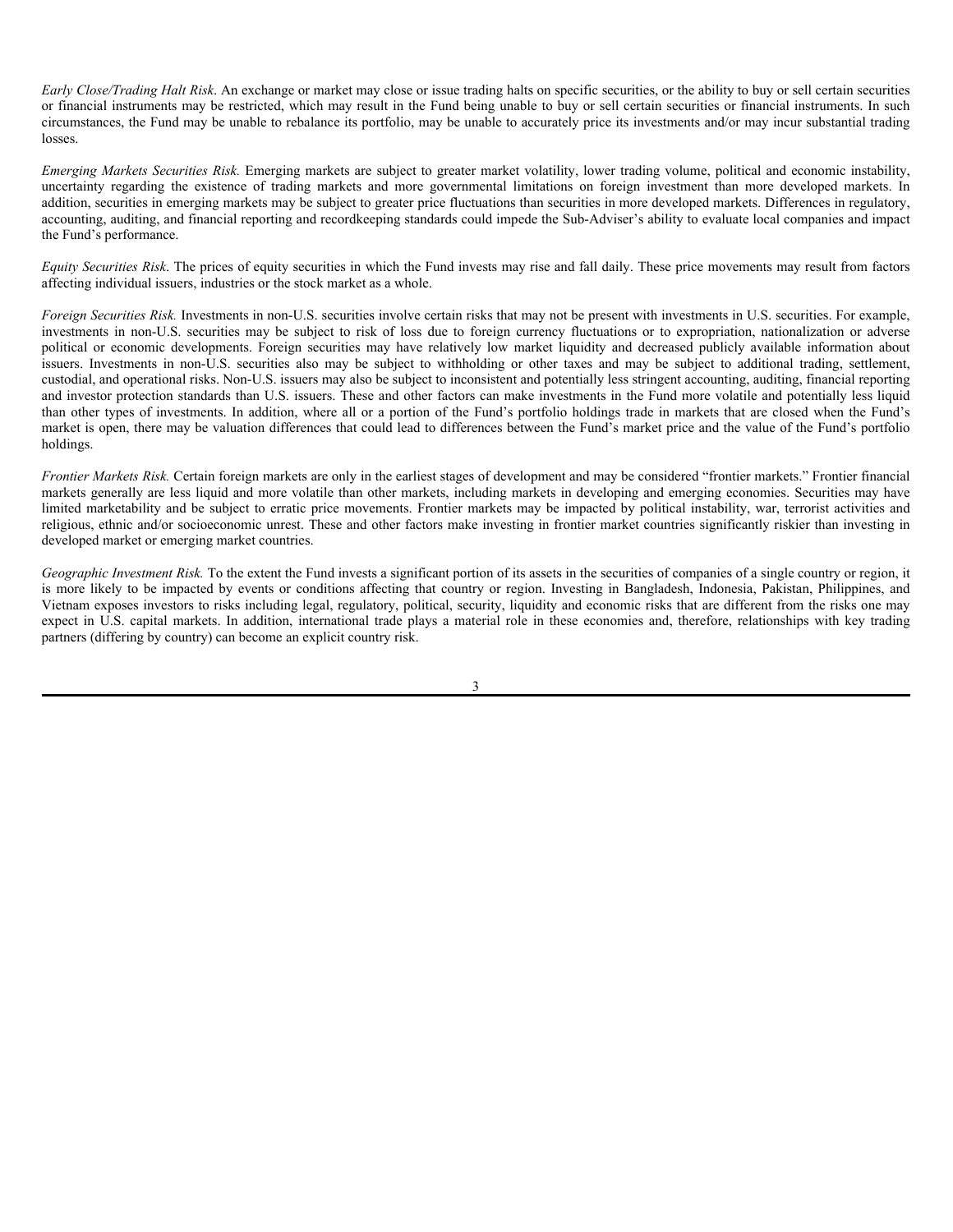*Geopolitical Risk.* Some countries and regions in which the Fund invests have experienced security concerns, war or threats of war and aggression, terrorism, economic uncertainty, natural and environmental disasters and/or systemic market dislocations that have led, and in the future may lead, to increased short-term market volatility and may have adverse long-term effects on the U.S. and world economies and markets generally, each of which may negatively impact the Fund's investments.

*International Closed Market Trading Risk.* To the extent the Fund's investments trade in markets that are closed when the Fund and the NYSE Arca, Inc. (the "Exchange") are open, there are likely to be deviations between current pricing of an underlying security and stale pricing, resulting in the Fund trading at a discount or premium to NAV greater than those incurred by other ETFs.

*IPO Risk*. The market value of IPO shares will fluctuate considerably due to factors such as the absence of a prior public market, unseasoned trading, the small number of shares available for trading and limited information about the issuer. The purchase of IPO shares may involve high transaction costs. IPO shares are subject to market risk and liquidity risk.

*Issuer-Specific Risk*. Fund performance depends on the performance of individual securities to which the Fund has exposure. Issuer-specific events, including changes in the financial condition of an issuer, can have a negative impact on the value of the Fund.

*Large-Capitalization Risk*. Returns on investments in securities of large companies could trail the returns on investments in securities of smaller and midsized companies. The securities of large-capitalization companies may also be relatively mature compared to smaller companies and therefore subject to slower growth during times of economic expansion. Large-capitalization companies may also be unable to respond quickly to new competitive challenges, such as changes in technology and consumer tastes.

Limited Authorized Participants, Market Makers and Liquidity Providers Risk. Because the Fund is an ETF, only a limited number of institutional investors (known as "Authorized Participants") are authorized to purchase and redeem shares directly from the Fund. In addition, there may be a limited number of market makers and/or liquidity providers in the marketplace. To the extent either of the following events occurs, shares of the Fund may trade at a material discount to NAV and possibly face delisting: (i) Authorized Participants exit the business or otherwise become unable to process creation and/or redemption orders and no other Authorized Participants step forward to perform these services, or (ii) market makers and/or liquidity providers exit the business or significantly reduce their business activities and no other entities step forward to perform their functions.

*Management Risk.* The Sub-Adviser continuously evaluates the Fund's holdings, purchases and sales with a view to achieving the Fund's investment objective. However, the achievement of the stated investment objective cannot be guaranteed over short- or long-term market cycles. The Sub-Adviser's judgments about the markets, the economy, or companies may not anticipate actual market movements, economic conditions or company performance, and these judgments may affect the return on your investment.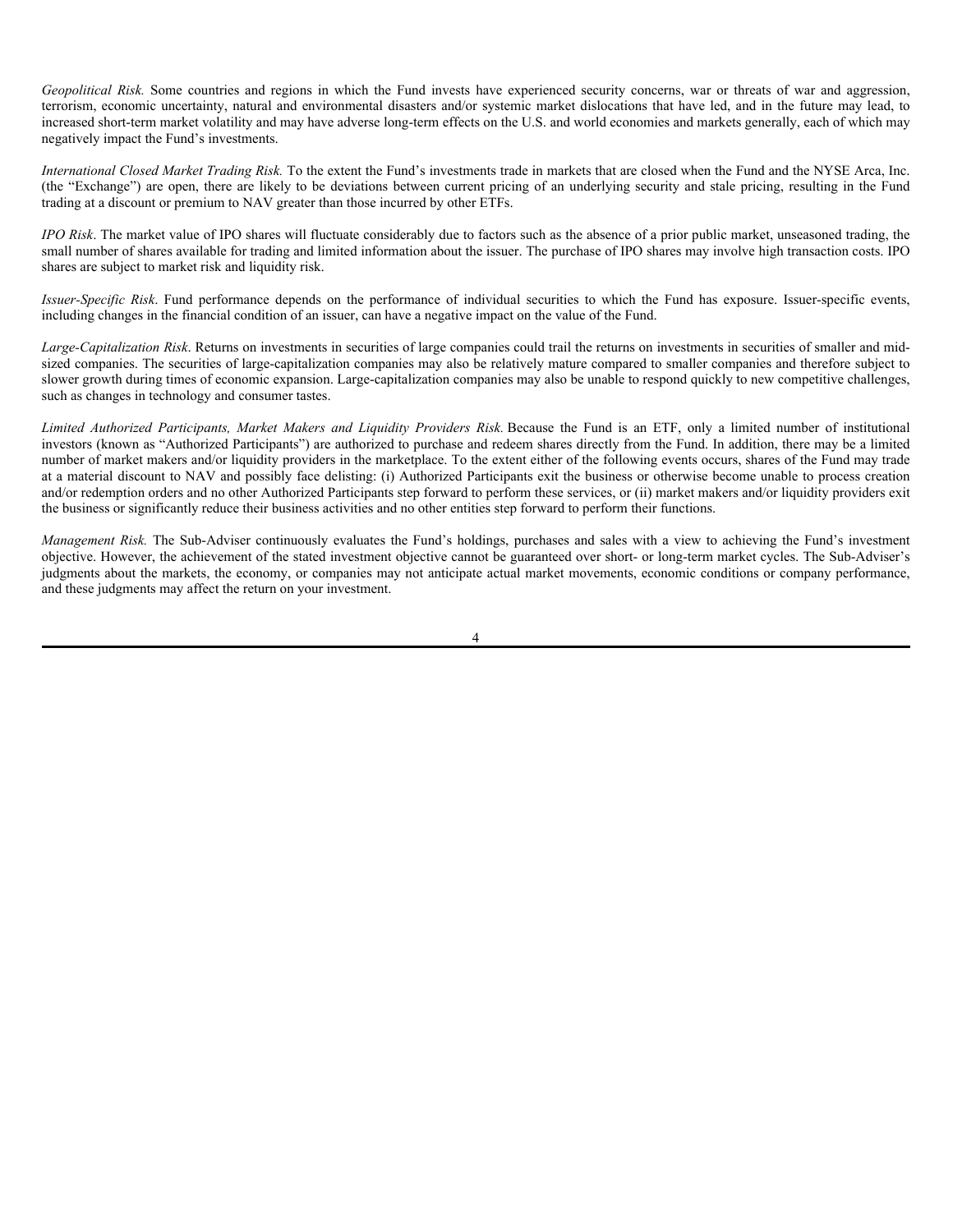*Market Risk*. The market price of a security or instrument could decline, sometimes rapidly or unpredictably, due to general market conditions that are not specifically related to a particular company, such as real or perceived adverse economic or political conditions throughout the world, changes in the general outlook for corporate earnings, changes in interest or currency rates or adverse investor sentiment generally. Local, regional, or global events such as war, acts of terrorism, the spread of infectious illness or other public health issues, recessions, or other events could have a significant impact on the market generally and on specific securities. The market value of a security may also decline because of factors that affect a particular industry or industries, such as labor shortages or increased production costs and competitive conditions within an industry.

*New/Smaller Fund Risk.* A new or smaller fund is subject to the risk that its performance may not represent how the fund is expected to or may perform in the long term. In addition, new funds have limited operating histories for investors to evaluate and new and smaller funds may not attract sufficient assets to achieve investment and trading efficiencies. There can be no assurance that the Fund will achieve an economically viable size, in which case it could ultimately liquidate. The Fund may be liquidated by the Board of Trustees (the "Board") without a shareholder vote. In a liquidation, shareholders of the Fund will receive an amount equal to the Fund's NAV, after deducting the costs of liquidation, including the transaction costs of disposing of the Fund's portfolio investments. Receipt of a liquidation distribution may have negative tax consequences for shareholders. Additionally, during the Fund's liquidation all or a portion of the Fund's portfolio may be invested in a manner not consistent with its investment objective and investment policies.

*Non-Diversification Risk.* The Fund is a non-diversified investment company under the 1940 Act, meaning that, as compared to a diversified fund, it can invest a greater percentage of its assets in securities issued by or representing a small number of issuers. As a result, the performance of these issuers can have a substantial impact on the Fund's performance.

*Operational Risk*. The Fund and its service providers may experience disruptions that arise from human error, processing and communications errors, counterparty or third-party errors, technology or systems failures, any of which may have an adverse impact on the Fund.

*Small- and Mid-Capitalization Risk*. The small- and mid-capitalization companies in which the Fund invests may be more vulnerable to adverse business or economic events than larger, more established companies, and may underperform other segments of the market or the equity market as a whole. Securities of small and mid-capitalization companies generally trade in lower volumes, are often more vulnerable to market volatility, and are subject to greater and more unpredictable price changes than larger capitalization stocks or the stock market as a whole.

*Trading Risk.* Shares of the Fund may trade on the Exchange above (premium) or below (discount) their NAV. The NAV of shares of the Fund will fluctuate with changes in the market value of the Fund's holdings. The market prices of the Fund's shares will fluctuate continuously throughout trading hours based on market supply and demand and may deviate significantly from the value of the Fund's holdings, particularly in times of market stress, with the result that investors may pay more or receive less than the underlying value of the Fund shares bought or sold. When buying or selling shares in the secondary market, you may incur costs attributable to the difference between the highest price a buyer is willing to pay to purchase shares of the Fund (bid) and the lowest price a seller is willing to accept for shares of the Fund (ask), which is known as the bid-ask spread. In addition, although the Fund's shares are currently listed on the Exchange, there can be no assurance that an active trading market for shares will develop or be maintained. Trading in Fund shares may be halted due to market conditions or for reasons that, in the view of the Exchange, make trading in shares of the Fund inadvisable. In stressed market conditions, the market for the Fund's shares may become less liquid in response to deteriorating liquidity in the markets for the Fund's underlying portfolio holdings.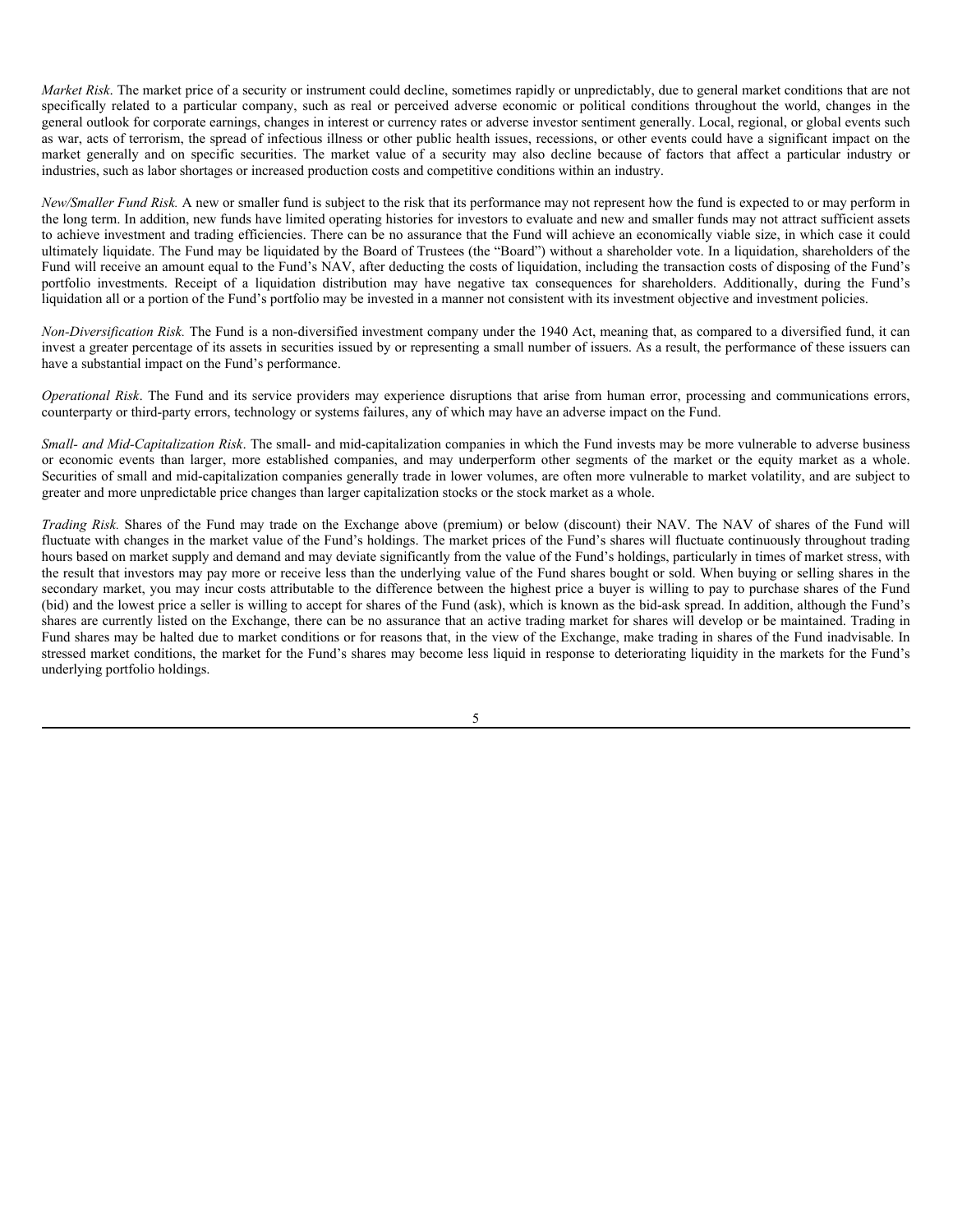*Underlying ETF Risk*. To the extent the Fund invests in the securities of other ETFs, the Fund will be subject to the risks associated with such vehicles, including the possibility that the value of the securities or instruments held by an ETF could decrease. Lack of liquidity in an ETF can result in its value being more volatile than the underlying portfolio investment. In addition, by investing in the Fund, shareholders indirectly bear fees and expenses charged by the ETFs in addition to the Fund's direct fees and expenses. The shares of an ETF may trade at a premium or discount to their intrinsic value (*i.e.*, the market value may differ from the net asset value of an ETF's shares) for a number of reasons. For example, supply and demand for shares of an ETF or market disruptions may cause the market price of the ETF to deviate from the value of the ETF's investments, which may be exacerbated in less liquid markets.

The foreign ETFs in which the Fund may invest generally will not be registered as investment companies with the SEC or subject to the U.S. federal securities laws. As a result, the Fund's ability to transfer shares of such foreign funds outside of the foreign fund's primary market will be restricted or prohibited. While such foreign funds may operate similarly to domestic funds, the Fund as an investor in a foreign fund will not be afforded the same investor protections as are provided by the U.S. federal securities laws.

### **Performance Information**

The Fund is new and, therefore, has no performance history. Once the Fund has completed a full calendar year of operations, a bar chart and table will be included that will provide some indication of the risks of investing in the Fund by comparing the Fund's return to a broad measure of market performance.

### **Investment Advisers**

Exchange Traded Concepts, LLC (the "Adviser") serves as the investment adviser to the Fund. Kingsway Capital Partners Limited serves as the subadviser to the Fund.

### **Portfolio Managers**

Maurits Pot, Investment Analyst of the Sub-Adviser, has served the Fund since 2021.

Andrew Serowik, Portfolio Manager of the Adviser, has served the Fund since 2021.

Todd Alberico, Portfolio Manager of the Adviser, has served the Fund since 2021.

Gabriel Tan, Portfolio Manager of the Adviser, has served the Fund since 2021.